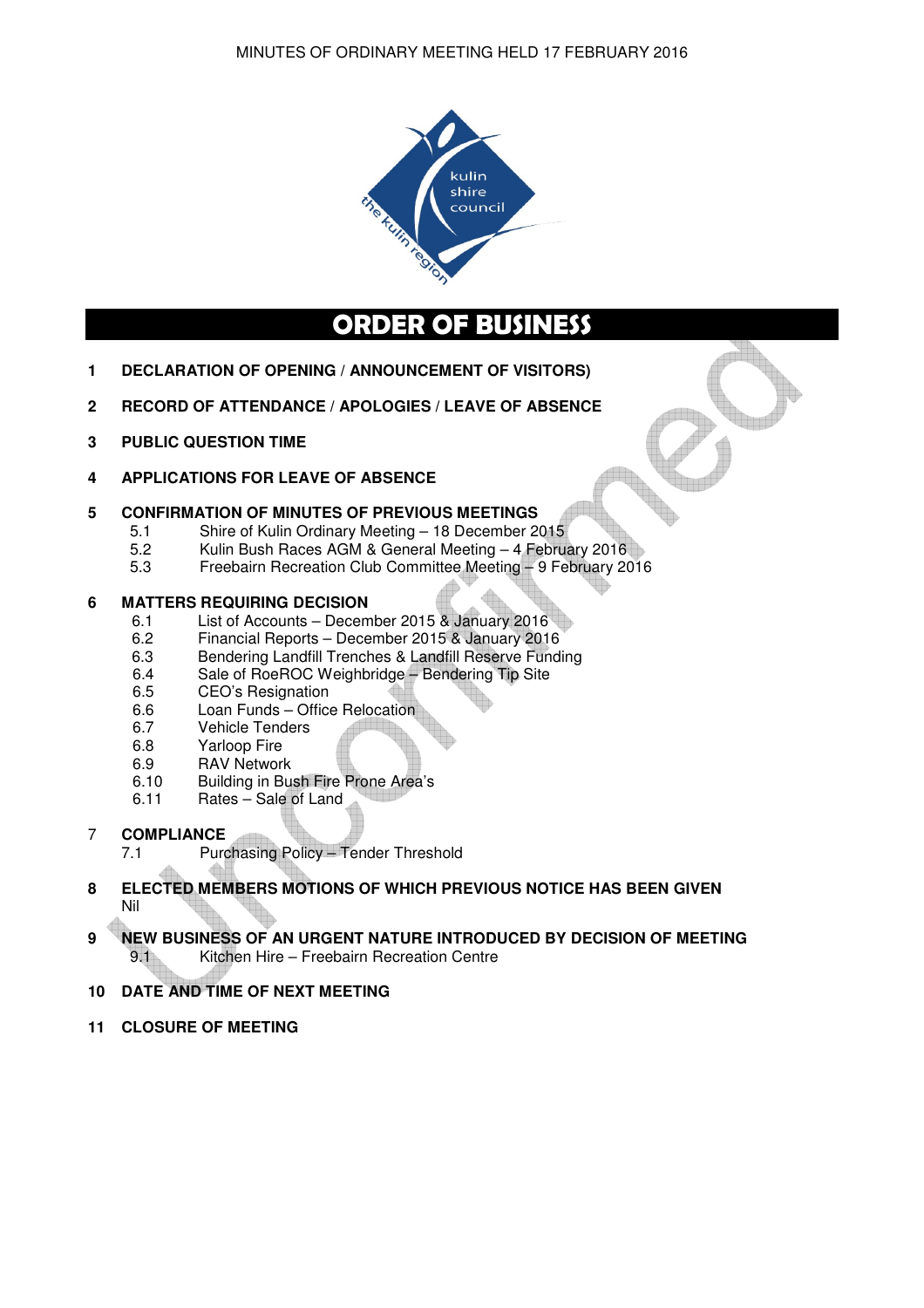# **Minutes of an Ordinary Meeting of Council held in the Council Chambers on Wednesday 17 February 2016 commencing at 2:51pm**

# **1. DECLARATION OF OPENING / ANNOUNCEMENT OF VISITORS**

The President of the Shire welcomed all present and declared the meeting opened at 2.51pm

# **2. RECORD OF ATTENDANCE/APOLOGIES/LEAVE OF ABSENCE**

| West Ward<br>President                               |  |
|------------------------------------------------------|--|
| <b>RD Duckworth</b><br>Deputy President<br>West Ward |  |
| Councillor<br>West Ward                              |  |
| <b>Town Ward</b><br>Councillor                       |  |
| <b>Town Ward</b><br>Councillor                       |  |
| Town Ward<br>Councillor                              |  |
| <b>Central Ward</b><br>Councillor                    |  |
| Councillor<br>Central Ward                           |  |
| <b>Chief Executive Officer</b>                       |  |
| Deputy CEO (to 3.50pm)                               |  |
| <b>Executive Support Officer/Minutes</b>             |  |
| Manager of Works                                     |  |
|                                                      |  |

# **3. PUBLIC QUESTION TIME**

Mr Paul Reader from Kulin was in attendance as an observer, but had no questions for Council.

# **4. APPLICATIONS FOR LEAVE OF ABSENCE**

Cr O'Brien advised he would need Leave of Absence if the March Council Meeting was held on 16 March 2016. *Note: Agreed in Concept Forum to change date of next meeting to 23 March 2016.* 

# **5. CONFIRMATION OF MINUTES OF PREVIOUS MEETINGS**

Shire of Kulin Ordinary Meeting – 18 December 2015

**01/0216** 

Attondance

**Moved Cr Robins Seconded Cr Bowey that the minutes of the Ordinary Council Meeting held on 18 December 2015 be confirmed as a true and correct record.** 

 **Carried 8/0** 

Kulin Bush Races AGM & General Meeting – 4 February 2016

**02/0216** 

**Moved Cr Taylor Seconded Cr O'Brien that the minutes of the Kulin Bush Races AGM & General Meeting held on 4 February 2016 be confirmed as a true and correct record.** 

 **Carried 8/0** 

*Cr Bowey advised her name was not listed on KBR Management Committee 2016 however she is Council's representative on the committee.* 

*Cr Duckworth suggested the Hiring Policy for the marquee include an increase in the hiring cost which could be split between those that assist with putting it up and pulling it down as it is a labour intensive process.* 

Freebairn Recreation Club Committee Meeting – 9 February 2016

**03/0216** 

**Moved Cr Ledwith Seconded Cr Duckworth that the minutes of the Freebairn Recreation Club Committee Meeting held on 9 February 2016 be confirmed as a true and correct record.**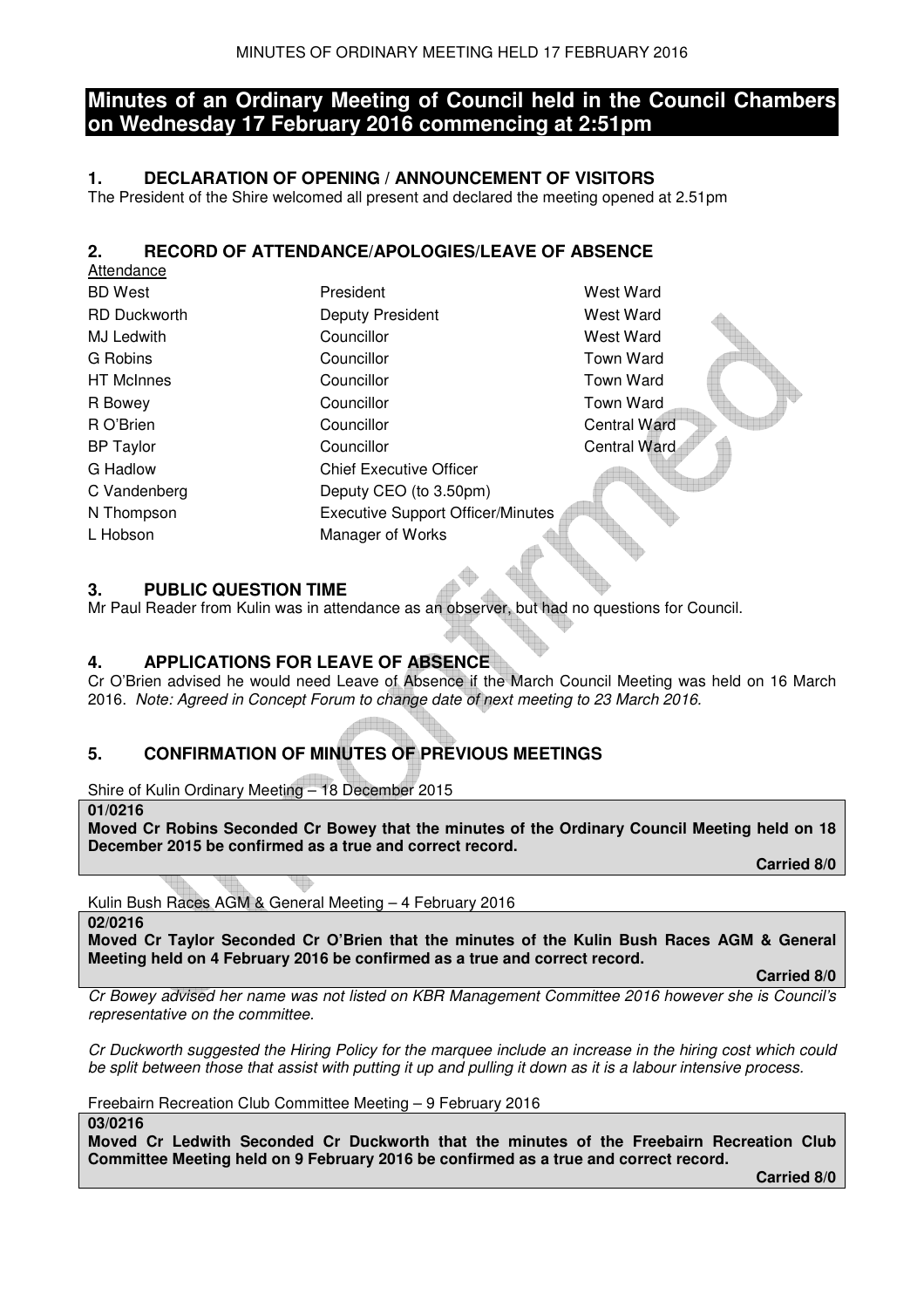# **6 MATTERS REQUIRING COUNCIL DECISION**

# **6.1 List of Accounts – December 2015 & January 2016**

**RESPONSIBLE OFFICER:** DCEO **FILE REFERENCE:** 12.06 **AUTHOR:** DCEO **DISCLOSURE OF INTEREST:** 

#### **SUMMARY:**

Attached are the list of accounts paid during the months of December 2015 and January 2016 for Council's consideration.

**BACKGROUND & COMMENT:** 

Nil

**FINANCIAL IMPLICATIONS:**  Nil

**STATUTORY AND PLANNING IMPLICATIONS:**  Nil

**POLICY IMPLICATIONS:** 

Nil

# **COMMUNITY CONSULTATION:**

Nil

**WORKFORCE IMPLICATIONS:** 

Nil

# **OFFICER'S RECOMMENDATION:**

That December payments being cheque No 322- 325 (Trip) No 1830 - 1833 (Bush Races), 323 (Trust Fund) 36502 – 36519 (Municipal), EFT No's 10682 - 10819 (Municipal), credit card payments, creditor payments, and other vouchers from the Municipal Fund totalling \$651,309.76 be passed for payment.

That January payments being cheque No 1834 - 1836 (Bush Races), 327 - 328 (Trust Fund) 36520 – 36536 (Municipal), EFT No's 10820 - 10942 (Municipal), credit card payments, creditor payments, and other vouchers from the Municipal Fund totalling \$522,850.86 be passed for payment.

# **VOTING REQUIREMENTS:**

Simple majority required.

#### **04/0216**

**Moved Cr McInnes Seconded Cr Robins that December payments being cheque No 322- 325 (Trip) No 1830 - 1833 (Bush Races), 323 (Trust Fund) 36502 – 36519 (Municipal), EFT No's 10682 - 10819 (Municipal), credit card payments, creditor payments, and other vouchers from the Municipal Fund totalling \$651,309.76 be passed for payment.** 

 **Carried 8/0** 

#### **05/0216**

**Moved Cr Robins Seconded Cr Taylor that January payments being cheque No 1834 - 1836 (Bush Races), 327 - 328 (Trust Fund) 36520 – 36536 (Municipal), EFT No's 10820 - 10942 (Municipal), credit card payments, creditor payments, and other vouchers from the Municipal Fund totalling \$522,850.86 be passed for payment**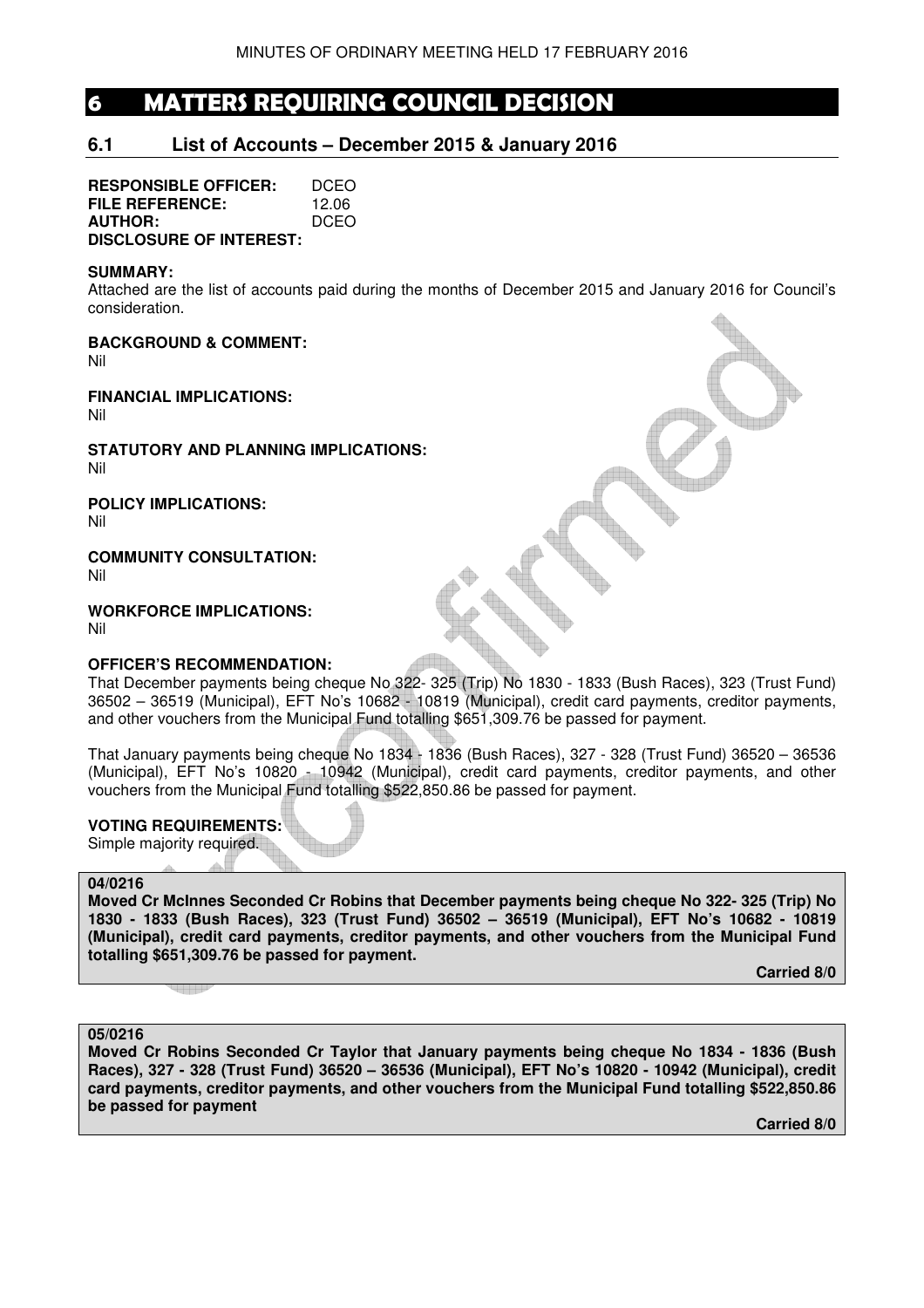# **6.2 Financial Reports – December 2015 & January 2016**

| <b>RESPONSIBLE OFFICER:</b>    | DCEO  |
|--------------------------------|-------|
| FILE REFERENCE:                | 12.01 |
| <b>AUTHOR:</b>                 | DCEO  |
| <b>DISCLOSURE OF INTEREST:</b> |       |

#### **SUMMARY:**

Attached are the financial reports for the periods ending 31 December 2015 and 31 January 2015.

#### **BACKGROUND & COMMENT:**  Nil

**FINANCIAL IMPLICATIONS:**  Nil

#### **STATUTORY AND PLANNING IMPLICATIONS:**

Regulation 34 of the Local Government (Financial Management) Regulations 1996 requires local governments to prepare each month a statement of financial activity reporting on the revenue and expenditure of funds for the month in question.

#### **POLICY IMPLICATIONS:**

Nil

**COMMUNITY CONSULTATION:**  Nil **WORKFORCE IMPLICATIONS:** 

Nil

# **OFFICER'S RECOMMENDATION:**

That Council endorse the monthly financial statements for the periods ending 31 December 2015 and 31 January 2015.

# **VOTING REQUIREMENTS:**

Simple majority required.

# **06/0216**

**Moved Cr Taylor Seconded Cr McInnes that Council endorse the monthly financial statements for the periods ending 31 December 2015 and 31 January 2016.** 

 **Carried 8/0** 

**Council brought forward Item 6.6 Loan Funds – Office Relocation and Item 6.11 Rates – Sale of Land to discuss whilst the Deputy CEO was in attendance.**

# **6.6 Loan Funds – Office Relocation**

| <b>NAME OF APPLICANT:</b>          | CEO   |
|------------------------------------|-------|
| <b>RESPONSIBLE OFFICER:</b>        | CEO   |
| <b>FILE REFERENCE:</b>             | 12.09 |
| <b>AUTHOR:</b>                     | CEO   |
| <b>DISCLOSURE OF INTEREST: Nil</b> |       |

#### **SUMMARY:**

Council included an amount of \$600,000 for loan funds in the budget to cover part of the cost of the office relocation. I have attached a copy of the expenses for the project thus far and these total \$1,326,041, with another \$197,800 estimated to be required for other items as listed. The original budget was \$1,443,332 with the final spend likely to be approx. \$1.52M. As detailed in the attached breakdown we will be a little over budget should the final additional costs come out as outlined. I do think that I have been fairly conservative with these costs and expect the over budget spend of \$80,509 to be significantly less.

Regardless I am extremely proud of the final outcome and I would like to congratulate Ryan Brandis and Damian Whitely for a job well done, Michael Robins for his dedicated project management, Len Hobson and the outside crew for their involvement and inside staff, almost all being actively involved in the planning and organising of the project.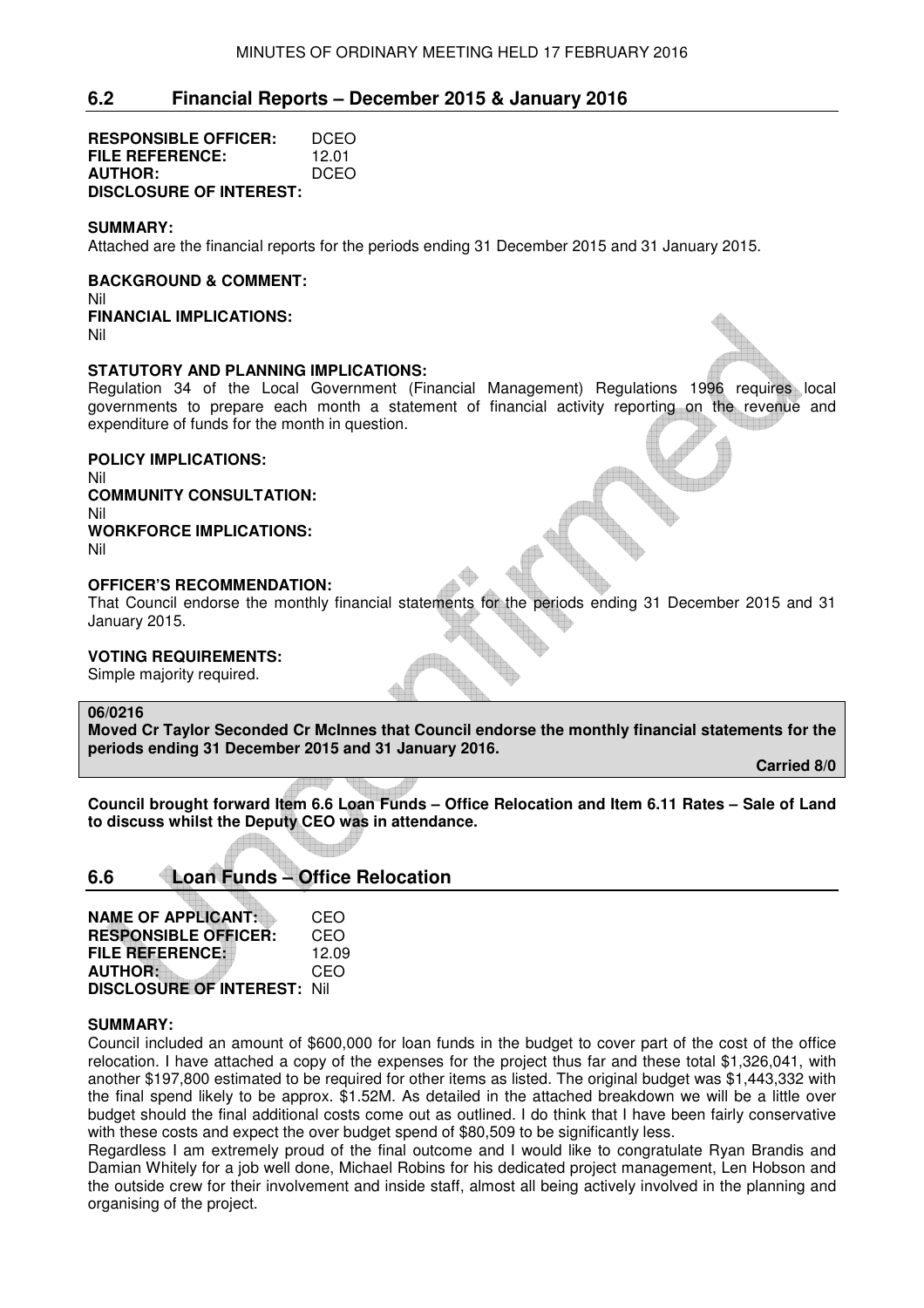### **BACKGROUND & COMMENT:**

I mentioned at the December meeting that Council may need to consider increasing loan funds for this project to around \$1,000,000 to ensure we are not eating too much into our Municipal Funds and therefore affecting our future operations. Obviously a discussion will need to be held to determine Councils attitude towards the level of funds raised and I provide the following information for consideration.

- Council currently has outstanding loan commitments of \$222,591 with the Bendigo Bank for the construction of the Police/Education Dept. housing (Loan No 58). The loan expires in September 2017 with an annual repayment of \$142,505.
- I have attached copies of quotes received from WA Treasury for various levels of borrowing including amounts of \$1M & \$1.5M over 10, 15 and 20 years. At this stage I am waiting for an indicative quote from Bendigo Bank for information.
- We need to add the Government guarantee levy of 0.7% to the Treasury Corporations schedules. I have summarized the repayments applicable below.

| Loan Amount | Period | Total Repayments | <b>Annual Repayments</b> |  |
|-------------|--------|------------------|--------------------------|--|
| \$1.5M      | 10 yrs | \$1,853,190      | \$185,319                |  |
|             | 15 yrs | \$2,084,454      | \$138,964                |  |
|             | 20 yrs | \$2,344,692      | \$117,235                |  |
| \$1M        | 10 yrs | \$1,235,459      | \$123,546                |  |
|             | 15 yrs | \$1,389,636      | \$92,642                 |  |
|             | 20 yrs | \$1,563,128      | \$78,156                 |  |

I have been in touch with the Department of Local Government and they have advised that because we had provided for the raising of a loan in the adopted budget we do not need to advertise the additional loan amount as may normally be required by the regulations.

#### **FINANCIAL IMPLICATIONS:**

Obviously Council will need to provide for the repayments in future annual budgets.

# **STATUTORY AND TOWN PLANNING IMPLICATIONS:**

Nil **POLICY IMPLICATIONS:** Nil **COMMUNITY CONSULTATION:** Nil **WORKFORCE IMPLICATIONS:**

# **RECOMMENDATION:**

That Council proceed with raising a loan, borrowing \$1M over a 10 year period from the WA Treasury at a fixed interest rate of 3.01% per annum.

# **VOTING REQUIREMENTS:**

Simple majority required.

#### **07/0216**

**Moved Cr Taylor Seconded Cr McInnes that Council proceed with raising a loan, borrowing \$1.5M over a 15 year period from the WA Treasury at a fixed interest rate of 3.34% per annum.** 

 **Carried 8/0** 

Following intensive debate Council resolved as above so as the loan amount meets more closely the total cost of the Office Relocation, the intention being that operational funds are not being used to fund this large capital project, particularly where the current climate indicates a significantly reduced opportunity to undertake additional private works as in the past.

#### **08/0216**

**Moved Cr Duckworth Seconded Cr Robins that Council go in 'camera' to discuss Item 6.11 Rates – Sale of Land.** 

 **Carried 8/0** 

**Mr Paul Reader left the Council Chambers at 3.41pm**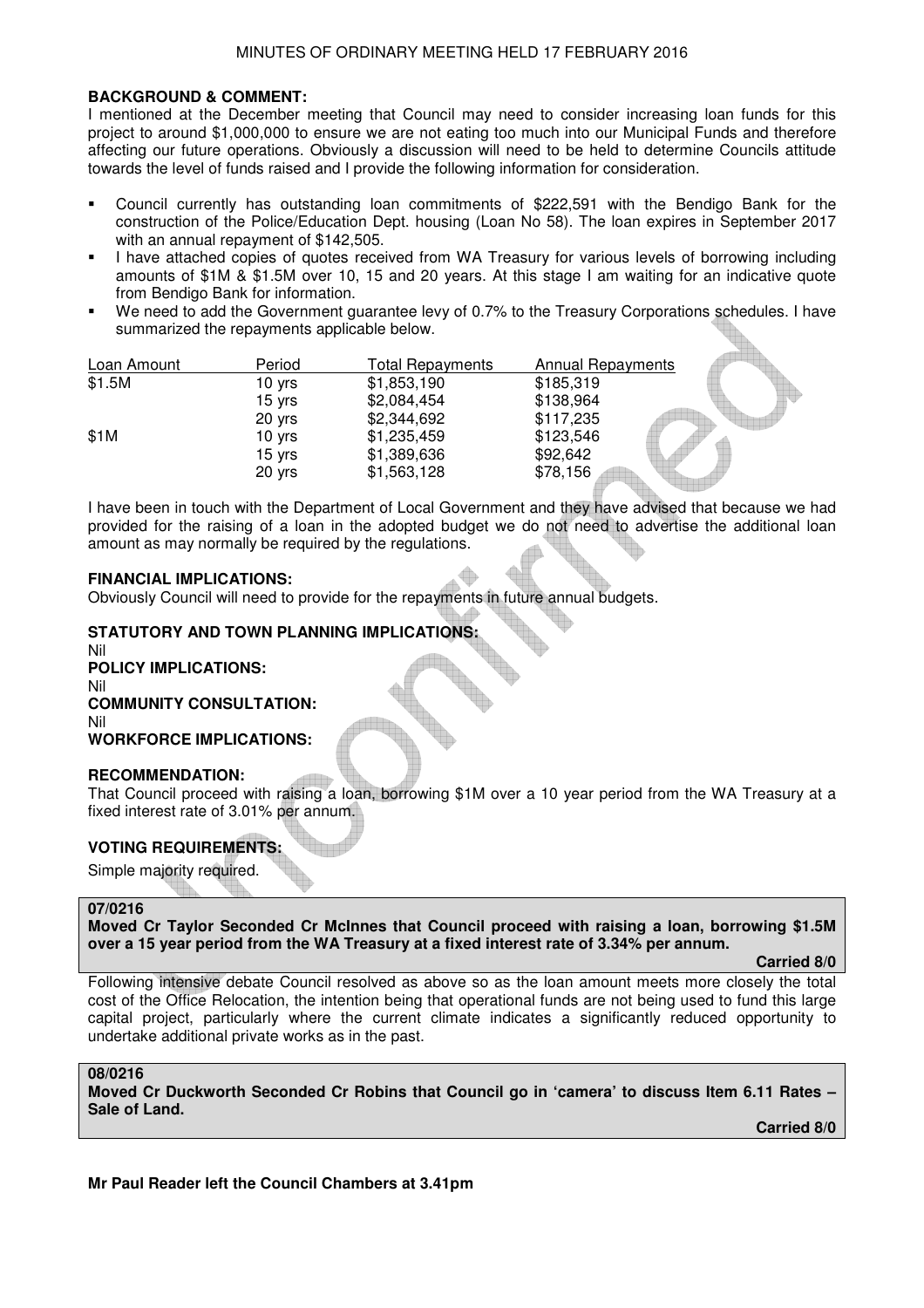# **6.11 Rates – Sale of Land**

| <b>NAME OF APPLICANT:</b>          | <b>DCEO</b> |
|------------------------------------|-------------|
| <b>RESPONSIBLE OFFICER:</b>        | <b>DCEO</b> |
| FILE REFERENCE:                    | 25.03       |
| <b>AUTHOR:</b>                     | <b>DCEO</b> |
| <b>DISCLOSURE OF INTEREST: Nil</b> |             |

#### **SUMMARY:**

**COMMENT:** 

Sale of Land – recovery of rates in arrears for a period of three or more years.

#### **BACKGROUND:**

There are currently 2 properties that have rates outstanding by three or more years for which it has not been possible to enter into acceptable and successful arrangements for the payment of the balance owing. In each instance, a written notification has been directed to the last known postal address of the ratepayer's property advising that it will be our intention to refer the matter to Council with a recommendation to sell property in order to recover the outstanding balance.

Both of these properties have been referred to our debt collection agency and the bailiff has served a general procedure claim to the ratepayer advising them of the intention to sell their property if the rates are not paid immediately. The ratepayer has not been in contact with Council and we now wish to proceed to the next step and issue the rate payer with a Property Sale & Seizer Order (PSSO).

| COMMENI:               |                                                                                                                |                                                                                                                |
|------------------------|----------------------------------------------------------------------------------------------------------------|----------------------------------------------------------------------------------------------------------------|
|                        | <b>Property 1</b>                                                                                              | <b>Property 2</b>                                                                                              |
| Assessment             | A <sub>18</sub>                                                                                                | A <sub>151</sub>                                                                                               |
| Zoning                 | <b>Commercial GRV</b>                                                                                          | Residential                                                                                                    |
| Period<br>Outstanding  | 2012/2013 - 2015/2016                                                                                          | 2012/2013 - 2015/2016                                                                                          |
| Amount<br>Outstanding  | \$6,012.43                                                                                                     | \$5,422.80                                                                                                     |
| Last Payment           | 09/11/2012                                                                                                     | 09/10/2012                                                                                                     |
| <b>Recovery Action</b> | Letter sent in accordance with Council<br>policy<br><b>Final Notice Sent</b><br>General Procedure Claim served | Letter sent in accordance with Council<br>policy<br><b>Final Notice Sent</b><br>General Procedure Claim served |

# **STATUTORY ENVIRONMENT:**

S6.64 OF THE Local Government Act 1995 states:

- 1.) If any rates or service charges which are due to a local government in respect of any rateable land have been unpaid for at least 3 years the local government may, in accordance with the appropriate provisions of this Subdivision take possession of the land and hold the land as against a person having an estate or interest in the land and –
	- (a) From time to time lease the land;
	- (b) Sell the land;
	- (c) Cause the land to be transferred to the Crown; or
	- (d) Cause the land to be transferred to itself.
- 2.) On taking possession of any land under this section, the local government is to give to the owner of the land such notification as is prescribed and then to affix on a conspicuous part of the land a notice, in the form or substantially in the form prescribed.
- 3.) Where payment of rates or service charges in respect of any land is in arrears the local government has an interest in the land in respect of which it may lodge a caveat to preclude dealings in respect of the land and may withdraw caveats so lodged by it.

### **FINANCIAL IMPLICATIONS:**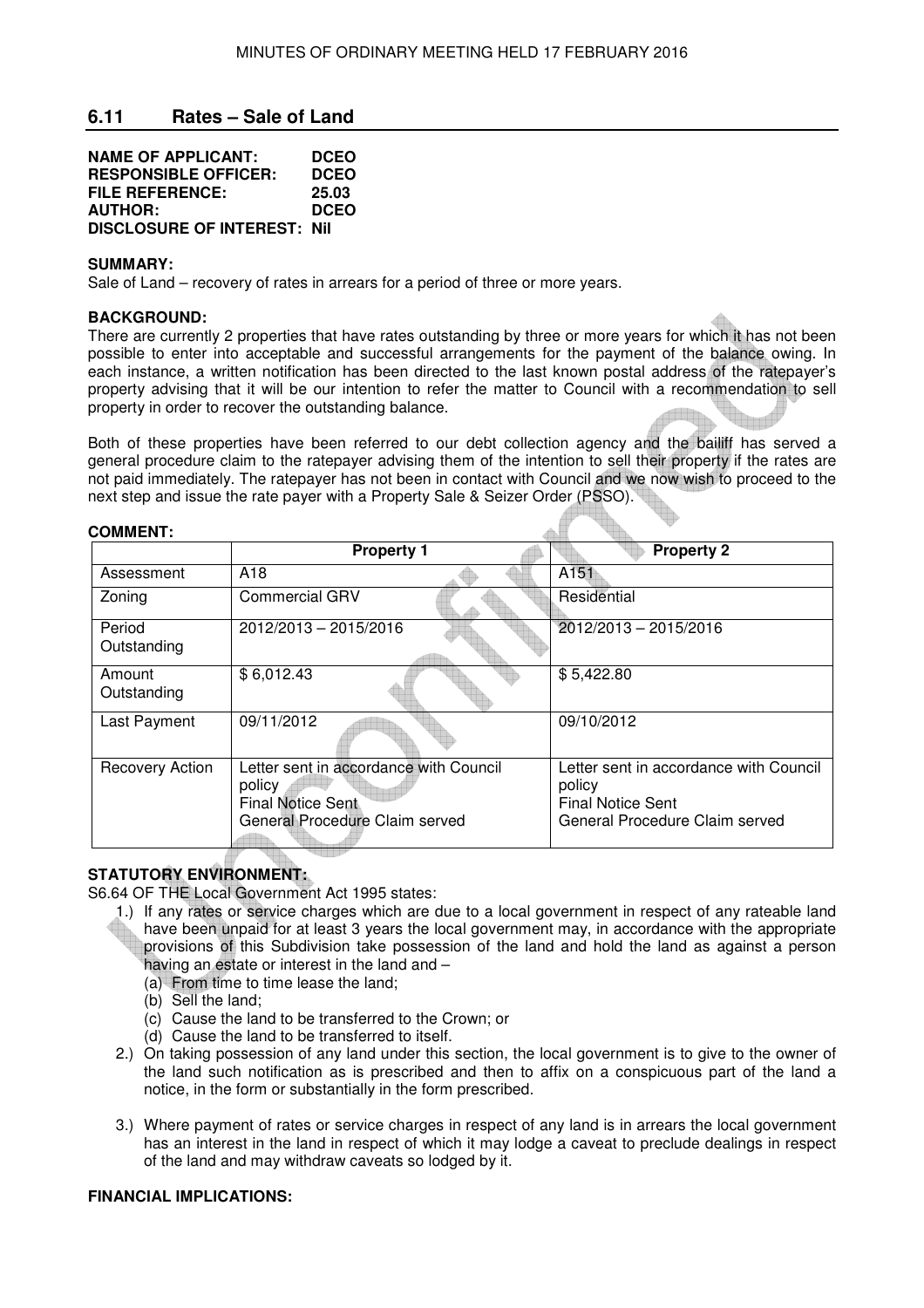The sale of this land will equate to a decrease in the level of outstanding rates of \$ 11,435.23. **Options** 

**Option 1 – exercise the provisions of Section 6.64 of the Local Government Act 1995** 

Given the level of debt, and the amount of time that has been afforded to enable to ratepayers to either clear or reduce their debt, it is appropriate to apply the relevant section of the Local Government Act 1995 empowering the sale of land provisions in relation to the unpaid rates and charges.

**Option 2 – Exercise the provisions of Section 6.74 of the Local Government Act 1995** 

Apply to the Minister to have the land re-vested in the Crown in the right of the State.

**Option 3 – Make application for the land to be vested in the local government.** 

#### **RECOMMENDATION:**

That Council, pursuant to Section 6.64(1)(b) of the Local Government Act 1995, proceed to sell the properties listed hereunder which have rates in arrears for 3 or more years, and recover from the proceeds of sale the outstanding balances which total \$11,435.23.

# **09/0216**

**Moved Cr Taylor Seconded Cr McInnes that Council come out of 'camera'. Carried 8/0** 

# **10/0216**

**Moved Cr Robins Seconded Cr O'Brien that Council pursuant to Section 6.64(1)(b) of the Local Government Act 1995, proceed to sell the properties listed hereunder which have rates in arrears for 3 or more years, and recover from the proceeds of sale the outstanding balances which total \$11,435.23.** 

 **Carried 8/0** 

**Council adjourned for afternoon tea at 3.52pm** 

**Council resumed from afternoon tea at 4.21pm without DCEO Cassi-Dee Vandenberg in attendance.** 

# **6.3 Bendering Landfill Trenches & Landfill Reserve Funding**

| <b>NAME OF APPLICANT:</b>                              | <b>RoeROC EHO</b> |
|--------------------------------------------------------|-------------------|
| <b>RESPONSIBLE OFFICER:</b>                            | EHO               |
| <b>FILE REFERENCE:</b>                                 | 31.07             |
| <b>AUTHOR:</b>                                         | Mr J Goldacre     |
| <b>DISCLOSURE OF INTEREST: No interest to disclose</b> |                   |

# **BACKGROUND:**

At the Roe Regional Organisation of Council meeting held on the 25 June 2015 the Bendering landfill report was adopted. In this report were the details for the next trench size and type to be dug along with test holes to determine where the deep and soft ground was on the western flank. After the test holes were dug it was revealed that the Bendering landfill has no deep soft ground beyond 2m in some places and mostly nothing deeper than 1m in most places. It was agreed that machinery other than exclusively an excavator would be needed such as a D9 type dozer to break through the hard ground to gain deeper trenches.

#### **COMMENT:**

Between 7 and 9 of December 2015 six requests for quotations for trench construction were sent via email to six identified operators around the Central Wheatbelt. Of the six requested to submit quotations four responded being St Leger Nominees Pty Ltd trading as B F Walsh Earthmoving contractor, Cardinal Contractors Pty Ltd, Denaro Nominees Pty Ltd (Mr B Smoker) and Vernice Pty Ltd; both Mr Rodger George of RE GEORGE and Mr Alf Brooks of AG BROOKES EXCAVATIONS declined to submit quotations. All companies quoting attended the site visit to the Bendering landfill on the 14 December 2015; all companies quoting are established earth moving operators.

The attached table shows in detail the received quotations with two companies offering two options. This table was placed into the report submitted to the special executive meeting of RoeROC held at the Shire of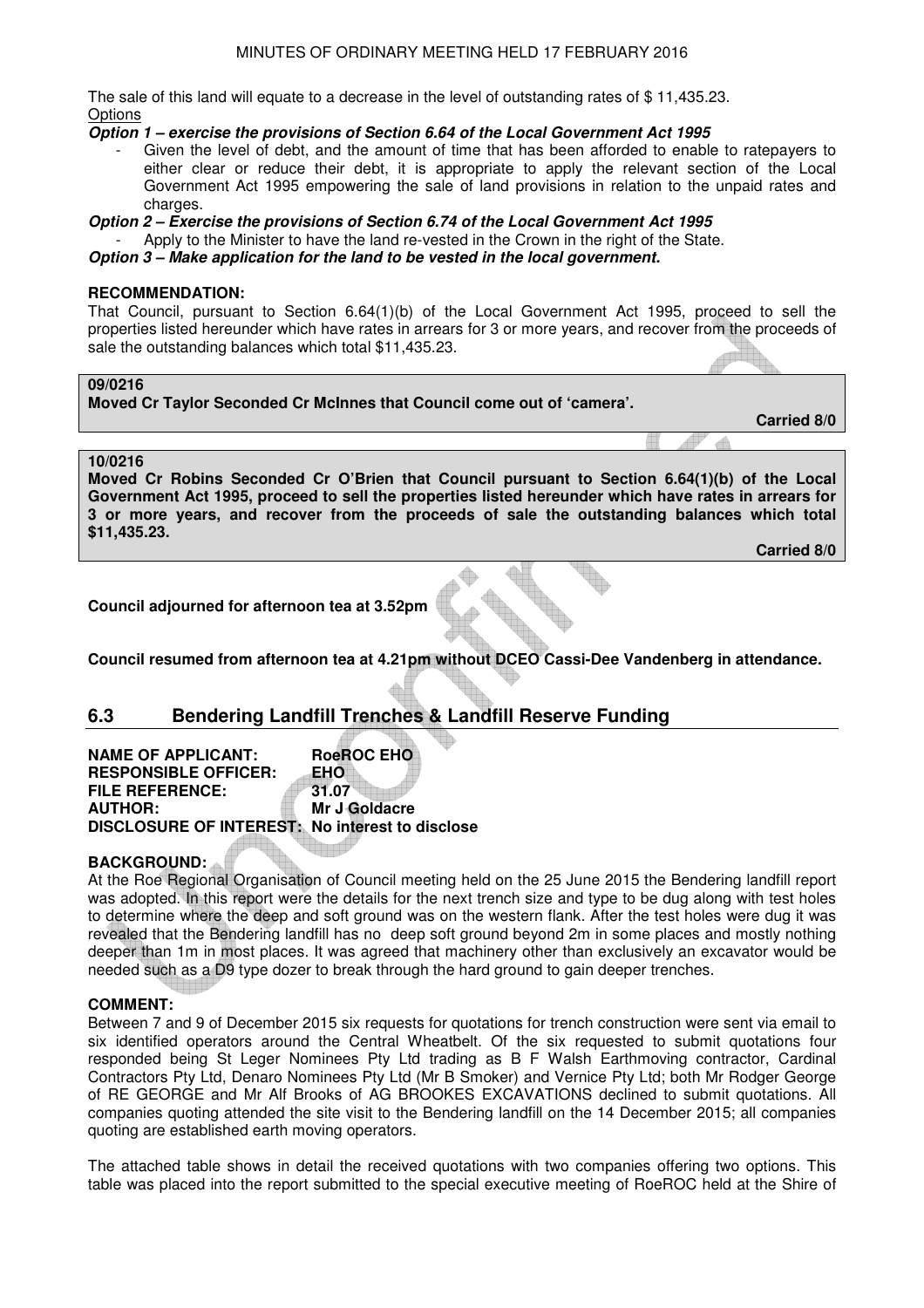Narembeen Council Chambers on the 19 January 2016. The officer recommendation (attached) at the RoeROC special meeting resolved that:

*OFFICER RECOMMENDATION* 

- *1. Vernice is selected for the construction of 2 trenches, 60m x 12m x 5m = 7,200m3, including the construction of ramps at both ends of each trench (1 in 5 slope = 1,500m3 trench), totaling \$46,783 including GST in accordance with the quotation provided.*
- *2. Funding for the construction of the trenches and the previous test trenches to be allocated from the RoeROC budget 2015/16 with additional contributions from each member Shire being \$15,000 per member, and contributed to the Shire of Corrigin by 29 February 2016.*
- *3. Trenches to be constructed in Stage Area 1, with a requirement of the quote being prior to start of any works, a site meeting with RoeROC and contractors must be organised and the works to commence by 29 February 2016.*
- *4. Commencing from 2016/17 year, each RoeROC member Shire is to set aside \$5000 each year to go to reserve fund for operational costs for Bendering landfill site.*

#### *Moved: John Read, Seconded: Chris Jackson Carried: 4/0*

Vernice Pty Ltd second quote option was chosen based on price and equipment to be used being the heavy weight D375-6 '70' tonne dozer (recommended by Vernice) and a 45 tonne excavator. The per RoeROC Shire amount of \$15,000 is inclusive of the outstanding remittance to the Corrigin Shire for test holes and trench, seedling plantings and fence constructions done in the last half of 2015.

Before works are undertaken a meeting is to be arranged to identify trench location and to discuss operational matters with a representative of Avon Waste to ensure a practical outcome. It is expected that the trenches when built to the planned design parameters will last between 2 to 3 years. The further future allocation of \$5,000 has been previously discussed at RoeROC and is now for resolution to ensure a reserve fund to pay for future works and maintenance at the Bendering landfill site.

#### **CONSULTATION:**

Mr G Hadlow CEO Kulin Shire Mr R Paull CEO Corrigin Shire Mr C Jackson CEO Narembeen Shire Mr J Read CEO Kondinin Shire Mrs H Talbot Executive Manager Governance and Compliance, Shire of Corrigin Mrs L Pitman EHO RoeHEALTH Scheme

# **STATUTORY ENVIRONMENT:**

Local Government Act 1995

# **POLICY IMPLICATIONS:**

There are no direct policy implications in relation to this item.

# **FINANCIAL IMPLICATIONS:**

\$20,000 allocation requirement being:

- \$15,000 sourced from the Shire of Kulin 2015-2016 budget review as required to complete the trench works and to reimburse Corrigin Shire for the works undertaken by Alf Brooks in July 2015 inclusive of the tree planting and fencing; and
- \$5,000 allocation to a reserve fund to be held by the Shire of Corrigin being the Bendering landfill management Shire on behalf of RoeROC to be apportioned during the 2016-2017 budget settlement.

# **OFFICER'S RECOMMENDATION:**

That Council resolves to endorse the Recommendation made at the RoeROC special meeting held on the 19 January 2016 at the Shire of Narembeen that was moved by CEO John Read of the Shire of Kondinin and seconded by CEO Chris Jackson of the Shire of Narembeen and carried 4/0 that:

- 1. Vernice is selected for the construction of 2 trenches, 60m x 12m x 5m = 7,200m3, including the construction of ramps at both ends of each trench (1 in 5 slope = 1,500m3 trench), totalling \$46,783 including GST in accordance with the quotation provided;
- 2. Funding for the construction of the trenches and the previous test trenches to be allocated from the RoeROC budget 2015/16 with additional contributions from the Shire of Kulin being the required quarter portion of \$15,000 and contributed to the Shire of Corrigin by 29 February 2016;
- 3. Trenches to be constructed in Stage Area 1, with a requirement of the quote being prior to start of any works, a site meeting with RoeROC and contractors must be organised and the works to commence by 29 February 2016; and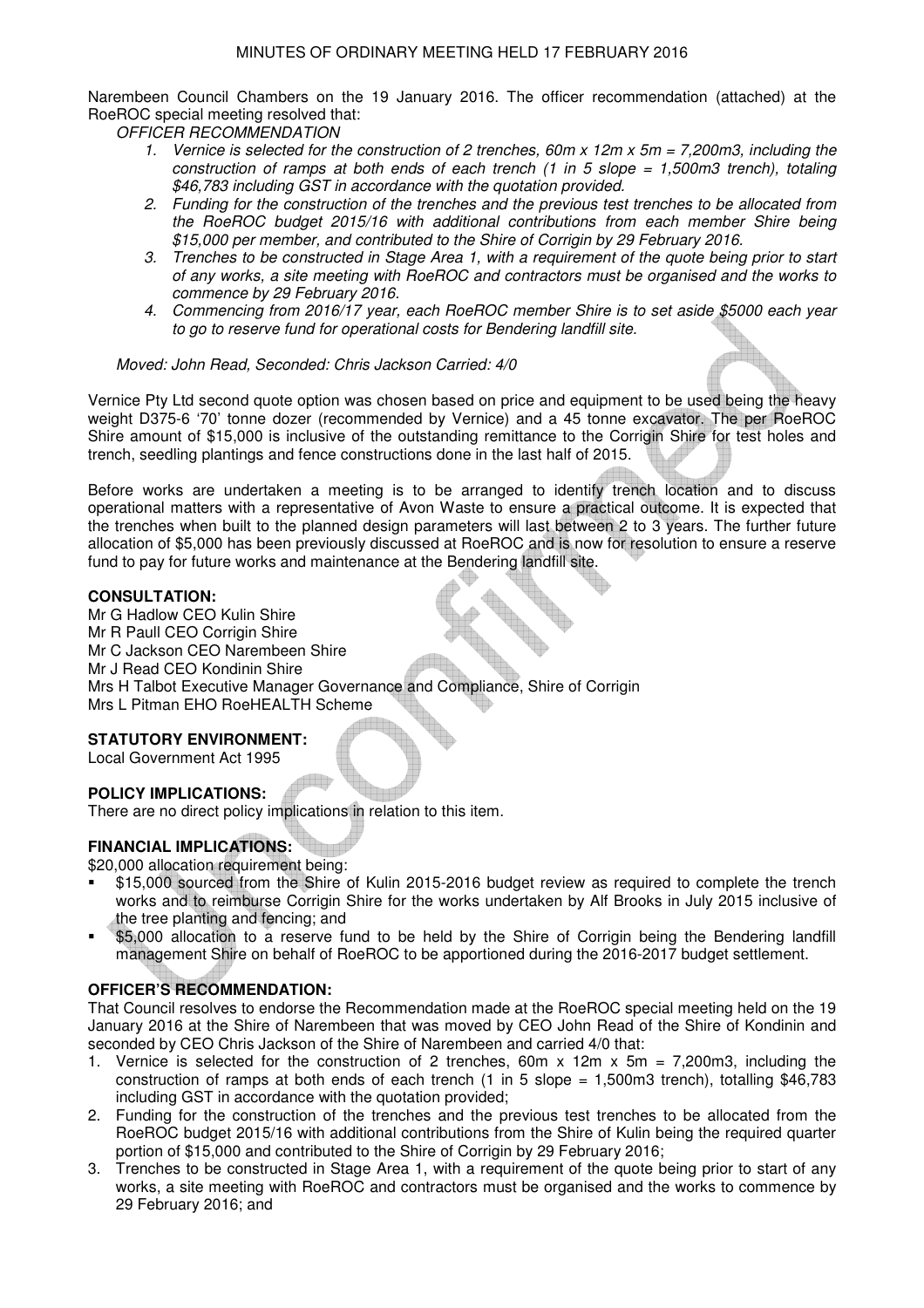4. Commencing from 2016/17 financial year the Shire of Kulin is to set aside \$5,000 each year to go to a reserve fund for operational costs for Bendering landfill site.

#### **VOTING REQUIREMENT:** Absolute majority

#### **11/0216**

**Moved Cr O'Brien Seconded Cr Robins that Council resolves to endorse the recommendation made at the RoeROC special meeting held on the 19 January 2016 at the Shire of Narembeen that was moved by CEO John Read of the Shire of Kondinin and seconded by CEO Chris Jackson of the Shire of Narembeen and carried 4/0 that:** 

- **1. Vernice is selected for the construction of 2 trenches, 60m x 12m x 5m = 7,200m3, including the construction of ramps at both ends of each trench (1 in 5 slope = 1,500m3 trench), totalling \$46,783 including GST in accordance with the quotation provided;**
- **2. Funding for the construction of the trenches and the previous test trenches to be allocated from the RoeROC budget 2015/16 with additional contributions from the Shire of Kulin being the required quarter portion of \$15,000 and contributed to the Shire of Corrigin by 29 February 2016;**
- **3. Trenches to be constructed in Stage Area 1, with a requirement of the quote being prior to start of any works, a site meeting with RoeROC and contractors must be organised and the works to commence by 29 February 2016; and**
- **4. Commencing from 2016/17 financial year the Shire of Kulin is to set aside \$5,000 each year to go to a reserve fund for operational costs for Bendering landfill site.**

 **Carried 8/0** 

# **6.4 Sale of RoeROC Weighbridge – Bendering Tip Site**

**NAME OF APPLICANT: CEO RESPONSIBLE OFFICER: CEO FILE REFERENCE: 31.07 AUTHOR: CEO DISCLOSURE OF INTEREST: Nil** 

#### **SUMMARY:**

Council is requested to agree to sell the weighbridge located at the Regional Waste Site located in Bendering subject to S3.58 (3) of the *Local Government Act 1995.* 

#### **BACKGROUND:**

Roe Regional Organisation of Councils (RoeROC) comprises the local governments of the Shires of Corrigin, Kondinin, Kulin and Narembeen. RoeROC was formally established in 2006 to help facilitate the implementation of regional arrangements for waste management, environmental health, building control, recreation services and primary health care.

The establishment of RoeROC is built on the long standing shared services arrangements in place between the four participating local governments. On this basis, RoeRoC has established a Regional Waste Site located in Bendering in the Shire of Kondinin but owned by all four RoeROC local governments. In 2010, members of RoeROC put forward the idea that to purchase a weighbridge for the regional waste site at Bendering at a cost of approximately \$200,000, which could be funded by the RoeROC CLGF allocation. RoeROC was successful in receiving additional funding of \$35,000 which reduced the financial exposure to \$165,000 for the cost of the weighbridge. At the time, RoeROC was required to make an initial payment of \$85,000 in 2009/10 financial year (\$21,250 each Shire) and a further payment of \$80,000 after 1 July 2010. This resulted in each Shire needing to contribute \$20,000 in their respective 2010/11 Budgets.

Since the weighbridge was commissioned some six years ago, the weighbridge has not been used and is now considered to be surplus to the needs of the Regional Waste Site and RoeROC members. On this basis, the sale of the weighbridge was first floated at the RoeROC meeting for discussion on the 25 June 2015.

#### **COMMENT:**

Each Shire is a tenant in common of the weighbridge with a 25% share in the weighbridge. Presently Avon Waste are able to provide weights for reporting purposes to the Waste Authority as their trucks have the ability to calculate weights for each rubbish load.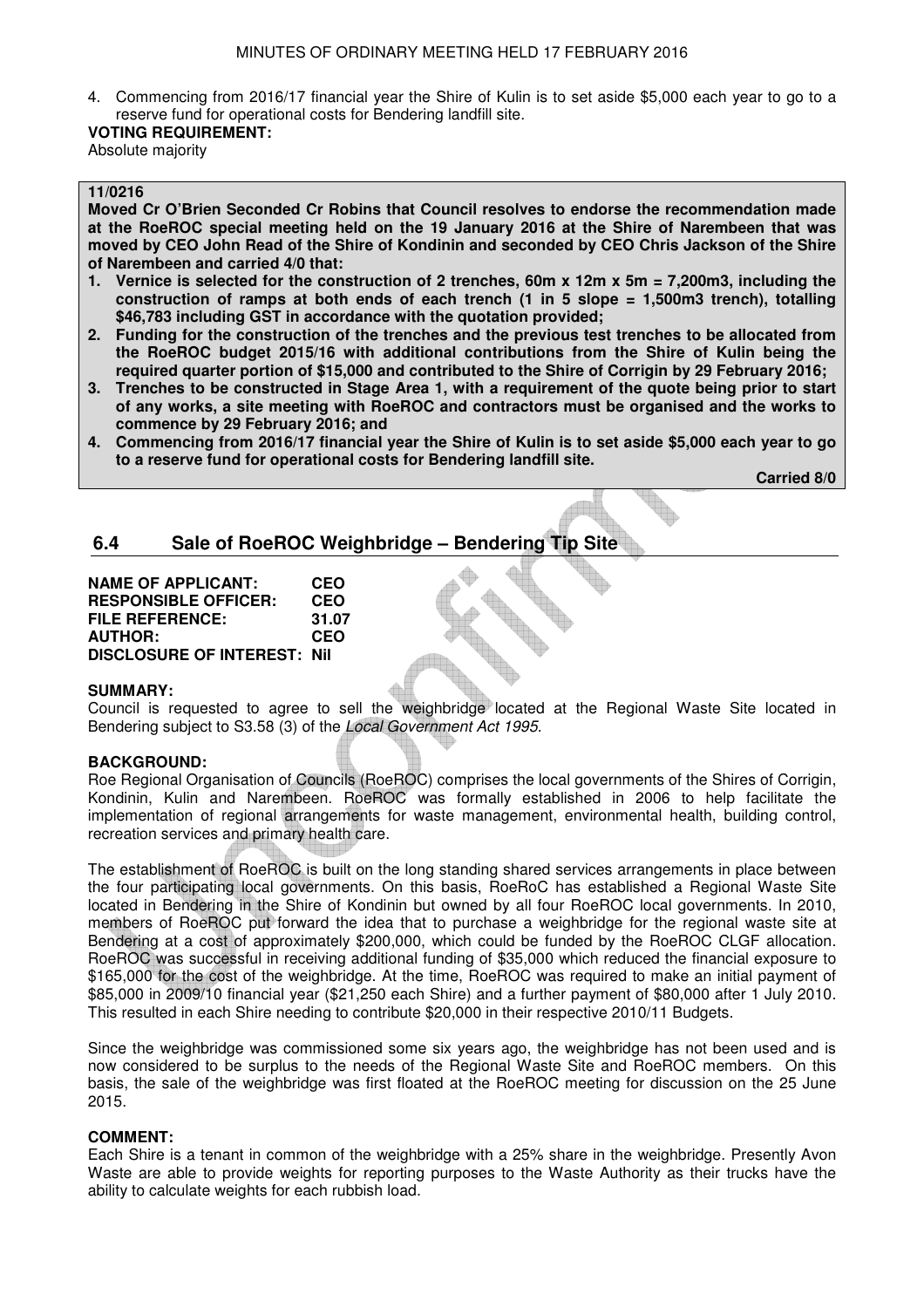There is no present or future likelihood that we will accept municipal waste from outside of the RoeROC grouping of Shires due to Dept. of Environment Regulation compliance burdens and the limitation on the amount of waste the Bendering landfill can accept each year as a 'Registration, which is up to 5,000 tonnes. At a RoeROC Executive Meeting held on Tuesday 19 January 2016 and attended by the CEO's of the RoeROC Shires, the issue of the weighbridge was discussed. The unanimous view of CEOs was that the weighbridge is mostly redundant and there is no legislative requirement to have one. Accordingly, the CEO's consider that the weighbridge should be offered for sale.

Each Shire would report to their respective Council to dispose of the weighbridge asset by private treaty rather than by tender. This would be subject to the provisions relating to giving public notification of the proposed disposition under S3.58 (3) of the *Local Government Act 1995*. Advertising would include notification in the West Australian Newspaper along with advertising in Farm Weekly and contacting any known organisations that could have an interest in a weighbridge.

#### **STATUTORY ENVIRONMENT:**

Local Government Act 1995

The statutory implications associated with disposing of property are contained within S3.58 Disposing of Property.

#### **POLICY IMPLICATIONS:**

There are no known policy implications in relation to this item.

#### **FINANCIAL IMPLICATIONS:**

Depending on the market for significant infrastructure items such as a weighbridge, it is possible that RoeROC will receive a financial loss on the sale. This will be addressed by representative Councils and RoeROC once the 'market' has been tested.

#### **COMMUNITY CONSULTATION:**

Nil

# **WORKFORCE IMPLICATIONS:**

Nil

# **OFFICER'S RECOMMENDATION :**

That Council:

- 1. Authorises the Chief Executive Officer to offer for sale the Shire of Kulin's 25% share of the weighbridge located at the Regional Waste Site located in Bendering and to carry out the process of sale as required by Section 3.58 (3) of the Local Government Act 1995.
- 2. Requests the Chief Executive Officer to confer with the member local governments within the Roe Regional Organisation of Councils to ensure wide advertising of the weighbridge and to refer the matter back to Council at the conclusion of advertising the sale for consideration.

# **VOTING REQUIREMENTS:**

Simple majority required.

# **12/0216**

**Moved Cr McInnes Seconded Cr Robins that Council:** 

- **1. Authorises the Chief Executive Officer to offer for sale the Shire of Kulin's 25% share of the weighbridge located at the Regional Waste Site located in Bendering and to carry out the process of sale as required by Section 3.58 (3) of the Local Government Act 1995.**
- **2. Requests the Chief Executive Officer to confer with the member local governments within the Roe Regional Organisation of Councils to ensure wide advertising of the weighbridge and to refer the matter back to Council at the conclusion of advertising the sale for consideration.**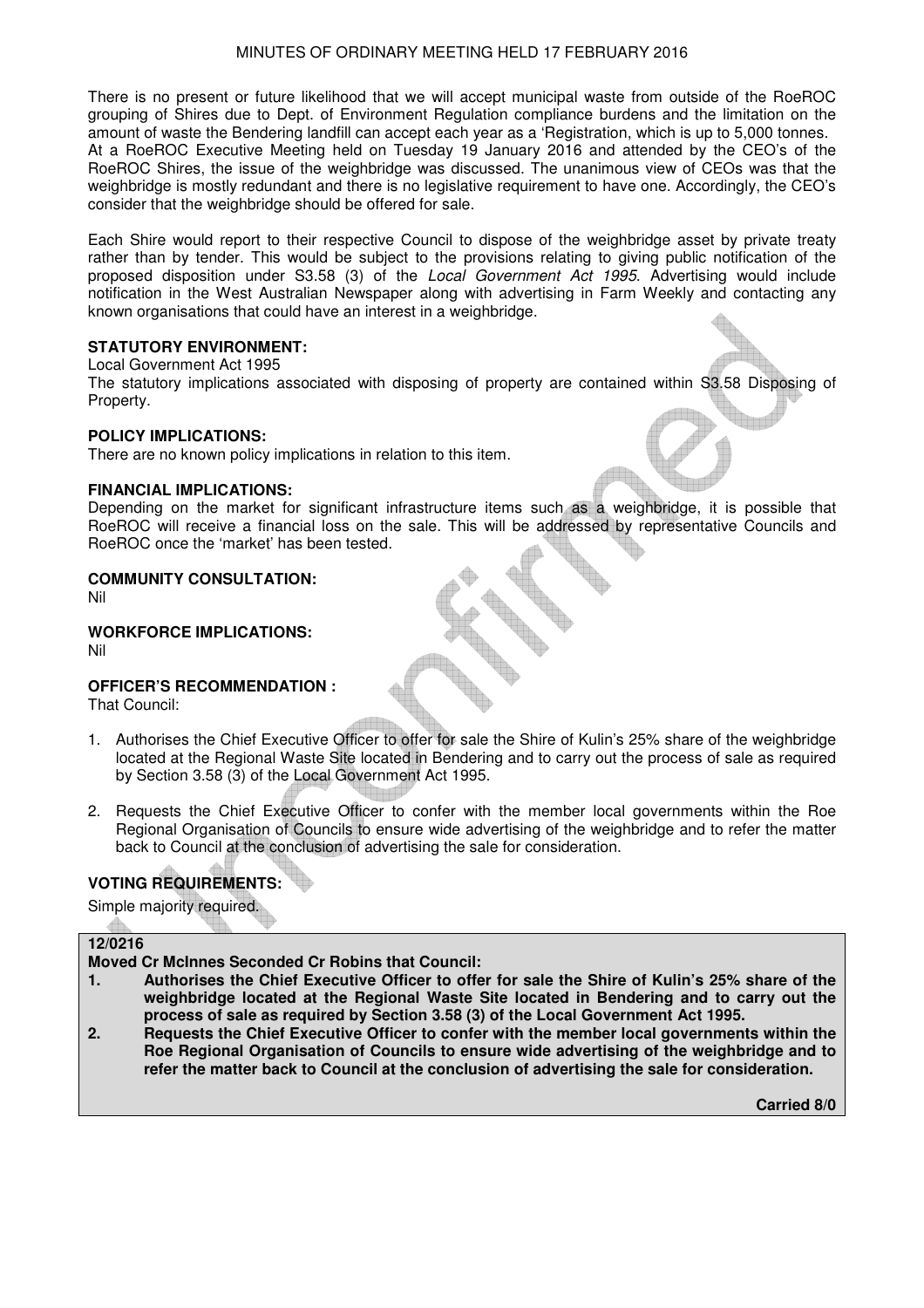# **6.5 CEO's Resignation**

| <b>NAME OF APPLICANT:</b>          | CEO   |
|------------------------------------|-------|
| <b>RESPONSIBLE OFFICER:</b>        | CEO   |
| FILE REFERENCE:                    | 22.16 |
| <b>AUTHOR:</b>                     | CEO   |
| <b>DISCLOSURE OF INTEREST: Nil</b> |       |

#### **SUMMARY:**

In November 2015 I tentatively advised Council that I would be submitting my resignation sometime during 2015.

#### **BACKGROUND & COMMENT:**

Attached to the agenda is a copy of my official resignation which will be effective from 30 September 2016 although my last day of work will be Friday 1<sup>st</sup> July 2016. The period between July and September will in effect be my accrued Long Service Leave entitlement. I could bring back the retirement date by 6 ½ weeks if Council were to agree to paying the LSL at double rate. Regardless it's all pretty academic and the lessor LSL period will mean effectively the new CEOs position becomes "permanent" at an earlier date.

An advertisement was placed for my replacement and will close on Friday 19 February 2016. I have spoken to President Cr West and we will look at carrying out interviews as soon as possible after the closing date. This will allow an appointment to be made somewhere around mid-March which will enable the replacement CEO to start mid to late June 2016.

#### **FINANCIAL IMPLICATIONS:**

Nil

# **STATUTORY AND TOWN PLANNING IMPLICATIONS:**

Advertisement and selection of replacement CEO to be carried out in accordance with the Local Government Act Sec 5.36.

#### **POLICY IMPLICATIONS:**

Nil

# **COMMUNITY CONSULTATION:**

Nil

# **WORKFORCE IMPLICATIONS:**

Appointment of a CEO is mandatory under LG Act.

#### **RECOMMENDATION:**

That Council note the above information and undertake the recruitment process as required under the Local Government Act Section 5.36 and the following persons be appointed to the initial interview panel: President, Deputy President, Cr O'Brien, Cr Robins and the CEO.

# **VOTING REQUIREMENTS:**

Simple majority required.

#### **13/0216**

**Moved Cr Taylor Seconded Cr O'Brien that Council note the above information and undertake the recruitment process as required under the Local Government Act Section 5.36 and the following persons be appointed to the initial interview panel: President, Deputy President, Cr O'Brien, Cr Robins and the CEO.** 

**Carried 8/0** 

 **Item 6.6 Loans funds – Office Relocation has been dealt with earlier in the meeting**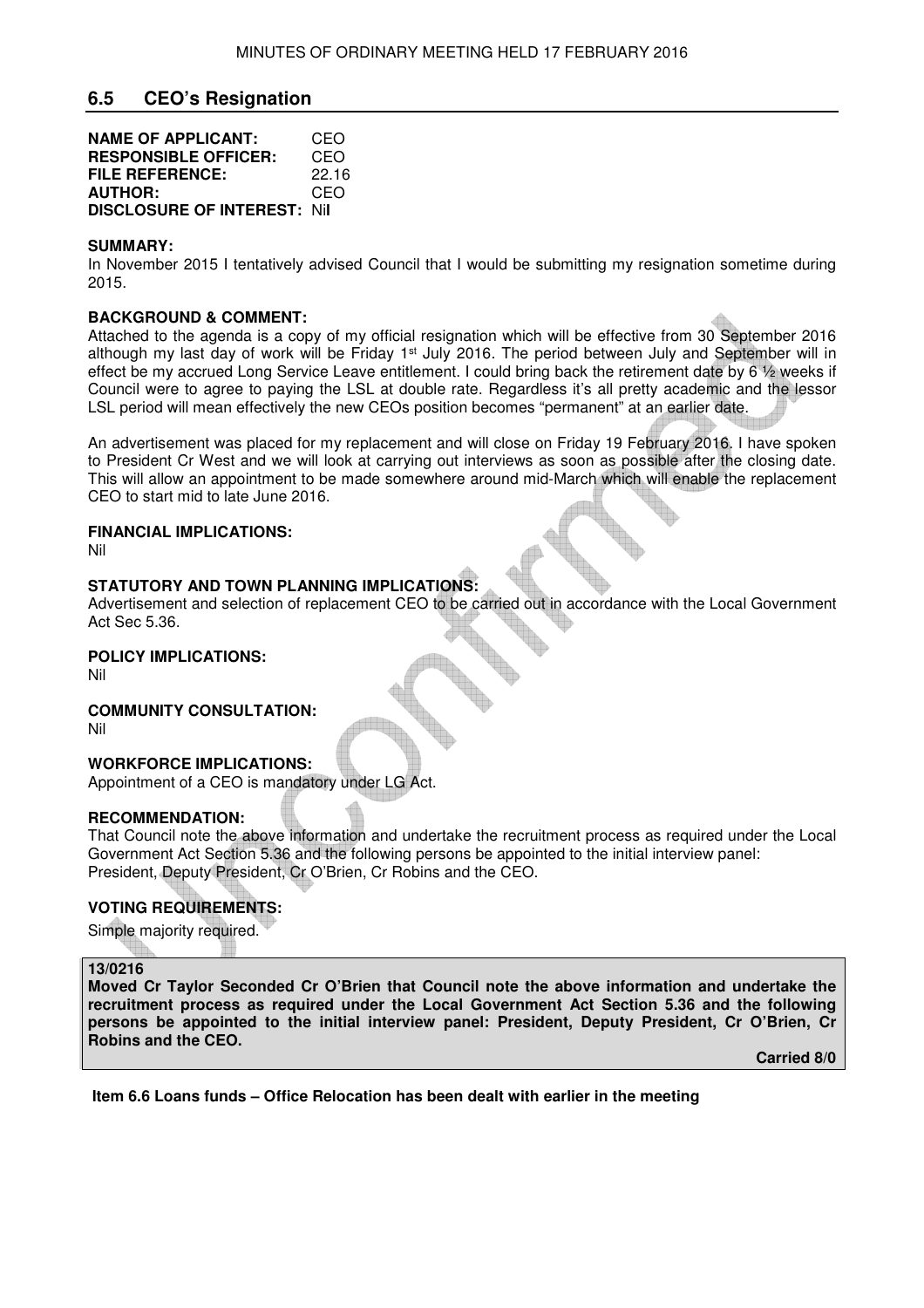# **6.7 Vehicle Tenders**

| <b>NAME OF APPLICANT:</b>          | <b>CEO</b> |
|------------------------------------|------------|
| <b>RESPONSIBLE OFFICER:</b>        | <b>CEO</b> |
| FILE REFERENCE:                    | 23.05      |
| <b>AUTHOR:</b>                     | <b>CEO</b> |
| <b>DISCLOSURE OF INTEREST: Nil</b> |            |

# **SUMMARY:**

The following vehicles have been advertised for sale by tender: Closing Friday 12 Feb 2016

- 1994 Hilux Utility
- 1999 Mitsubishi Utility
- 2015 Toyota Kluger SUV

Closing Wed 10am 17 Feb 2016

- 1996 Cat 12H Grader
- 1994 cat 12G Grader
- 2009 Isuzu Giga Prime Mover

#### **BACKGROUND & COMMENT:**

Under the Local Government Act we are required to advertise the sale of property by tender subject to certain conditions. Although it is not a requirement for all of the above vehicles it was felt we may as well test the local market for any potential interest.

Details of tenders received will be provided on the meeting date.

#### **FINANCIAL IMPLICATIONS:**

In accordance with the adopted 2015/16 budget.

# **STATUTORY AND TOWN PLANNING IMPLICATIONS:**

Tenders called in accordance with the Local Government (Functions and general) Regs.1996 section 3.58.

# **POLICY IMPLICATIONS:**

Nil

#### **COMMUNITY CONSULTATION:** Nil

**WORKFORCE IMPLICATIONS:** Nil

**RECOMMENDATION:**  To be formulated following the closure of tenders.

# **VOTING REQUIREMENTS:**

Simple majority required.

#### **14/0216**

**Moved Cr McInnes Seconded Cr O'Brien that Council accept the tender from WA Machinery Brokers to purchase the CAT 12G for \$40,000.** 

**Carried 8/0** 

# **15/0216**

**Moved Cr Duckworth Seconded Cr Robins that Council accept the tender from FS & KM James to purchase the Isuzu Giga for \$35,000.**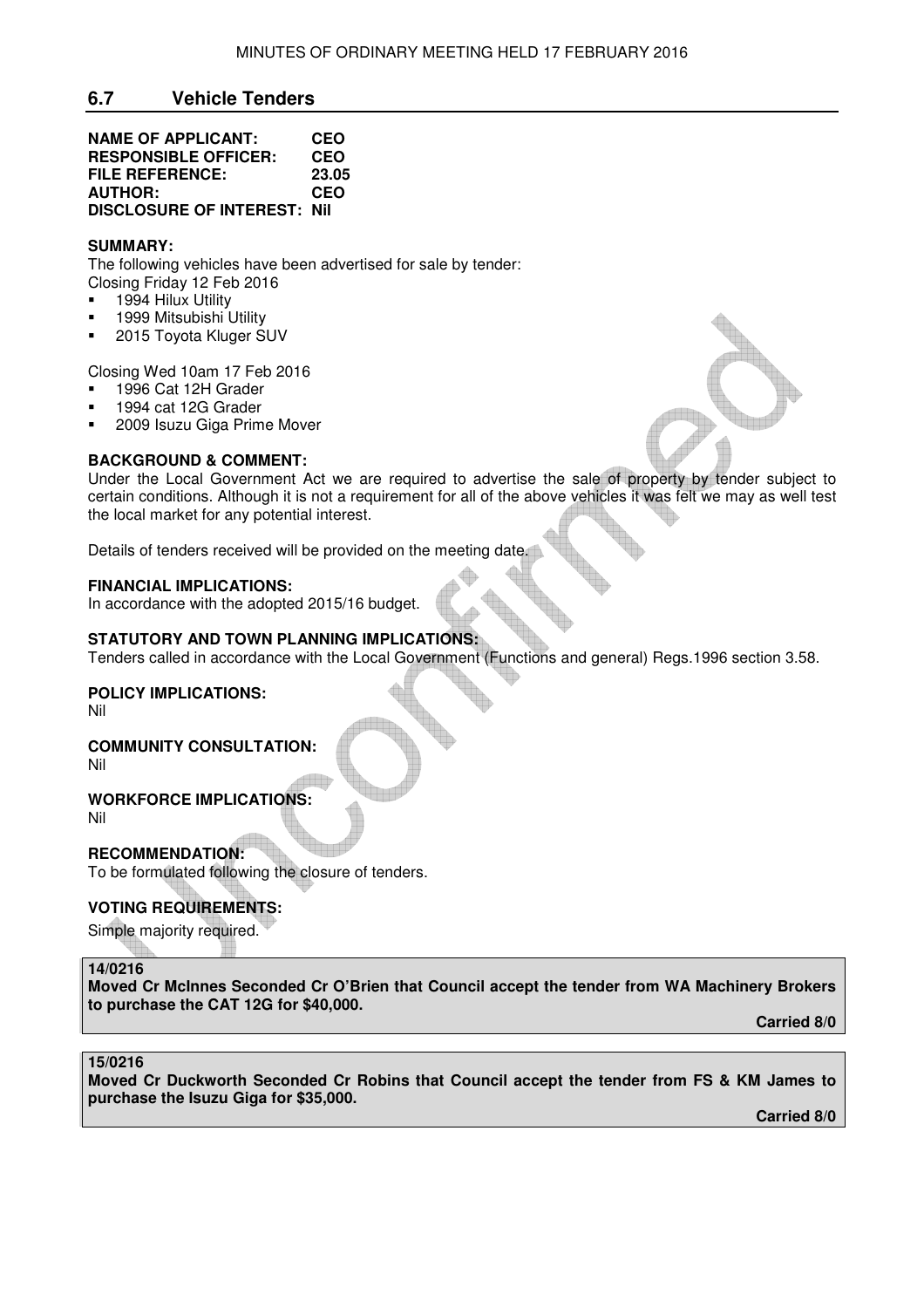# **6.8 Yarloop Fire**

| <b>NAME OF APPLICANT:</b>          | <b>CEO</b> |
|------------------------------------|------------|
| <b>RESPONSIBLE OFFICER:</b>        | <b>CEO</b> |
| <b>FILE REFERENCE:</b>             | 02.05      |
| <b>AUTHOR:</b>                     | <b>CEO</b> |
| <b>DISCLOSURE OF INTEREST: Nil</b> |            |

#### **SUMMARY:**

As we are aware recent fires destroyed a large portion of the Yarloop townsite with many people left homeless.

#### **BACKGROUND & COMMENT:**

The Lord Mayors Appeal is still open to receive donations and I recommend that we donate an amount of \$2,000 to the appeal.

#### **FINANCIAL IMPLICATIONS:**

We have an amount of \$1,000 in the budget for donations however in view of the severity of the fires and destruction they caused I recommend that we donate \$2,000 in this instance. The extra \$1,000 will be insignificant on our overall budget.

# **STATUTORY AND TOWN PLANNING IMPLICATIONS:**

Nil

# **POLICY IMPLICATIONS:**

Nil

# **COMMUNITY CONSULTATION:**

Nil

# **WORKFORCE IMPLICATIONS:**

Nil

# **RECOMMENDATION:**

That Council donate an amount of \$2,000 to the Lord Mayors Disaster Appeal to go towards those affected by the recent fires in Yarloop.

# **VOTING REQUIREMENTS:**

Simple majority required.

#### **16/0216**

**Moved Cr Bowey Seconded Cr Duckworth that Council donate an amount of \$2,000 to the Lord Mayors Disaster Appeal to go towards those affected by the recent fires in Yarloop.** 

**Carried 8/0** 

# **6.9 RAV Network**

| <b>NAME OF APPLICANT:</b>           | CEO   |
|-------------------------------------|-------|
| <b>RESPONSIBLE OFFICER:</b>         | CEO   |
| <b>FILE REFERENCE:</b>              | 28.17 |
| <b>AUTHOR:</b>                      | CEO   |
| <b>DISCLOSURE OF INTEREST: Nill</b> |       |

#### **SUMMARY:**

I have been in discussions with CBH over the need to upgrade a number of our roads under the RAV network.

# **BACKGROUND & COMMENT:**

It is my understanding that CBH have adopted a policy under their Duty of Care that they will not allow trucks to deliver wheat to their storage facilities should that vehicle use roads that do not have the appropriate RAV network rating.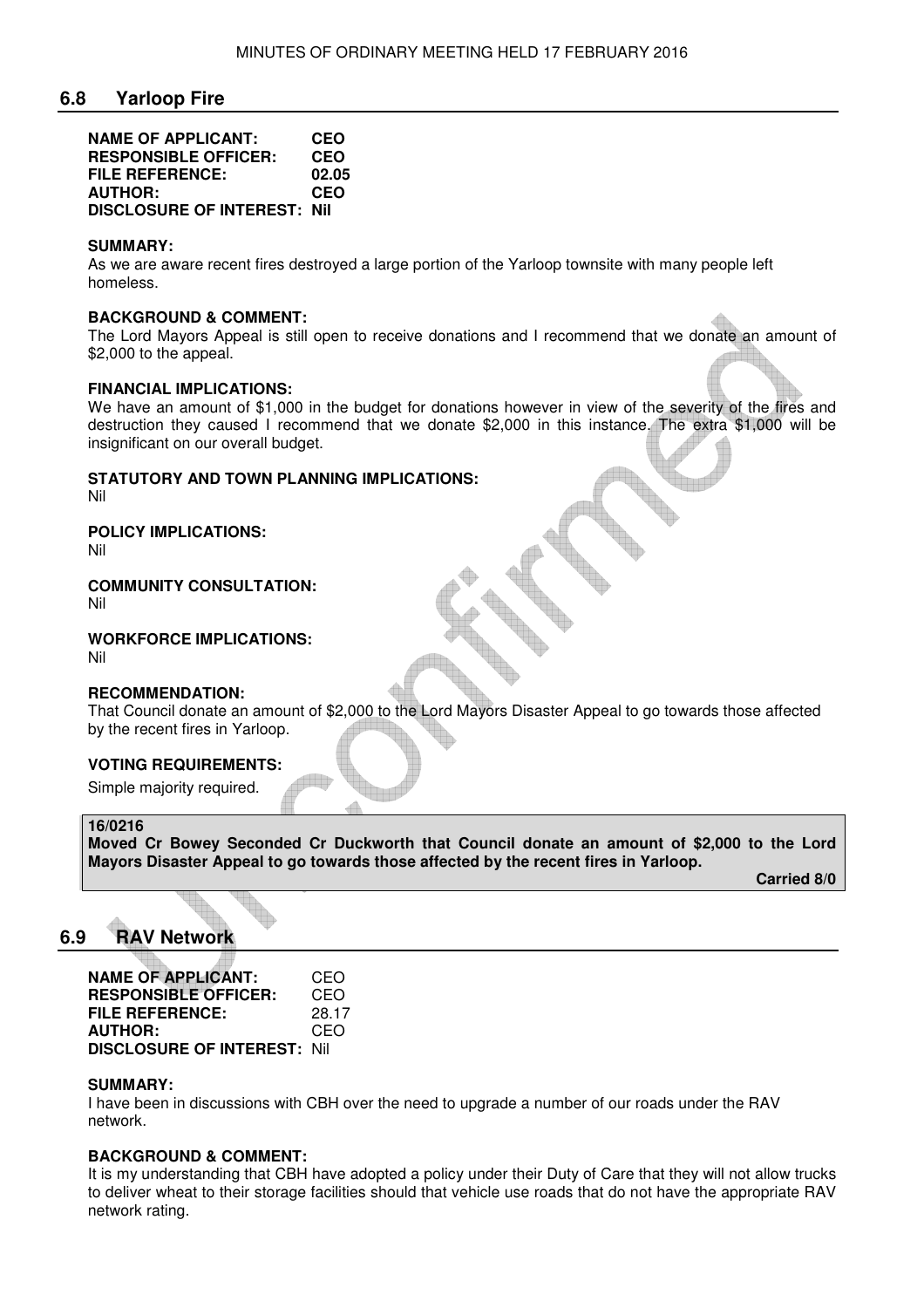#### MINUTES OF ORDINARY MEETING HELD 17 FEBRUARY 2016

I have instructed CBH and Main Roads that the Shire of Kulin has no objection to all roads in our Shire being upgraded to RAV Network 7 subject to the assessment of the road meeting the requirements.

I know Council has verbally supported this upper level previously and I seek endorsement to ensure that roads are upgraded where necessary.

**FINANCIAL IMPLICATIONS:**  Nil **STATUTORY AND TOWN PLANNING IMPLICATIONS:**  Nil **POLICY IMPLICATIONS:** Nil **COMMUNITY CONSULTATION:** Nil **WORKFORCE IMPLICATIONS:** Nil

# **RECOMMENDATION:**

That Council endorse the CEO's action in advising Main Roads and CBH that we have no objection to all roads in the Shire being upgraded to RAV Network 7 subject to them meeting the required road standard.

# **VOTING REQUIREMENTS:**

Simple majority required.

#### **17/0216**

**Moved Cr O'Brien Seconded Cr Robins that Council endorse the CEO's action in advising Main Roads and CBH that we have no objection to all roads in the Shire being upgraded to RAV Network 7 subject to them meeting the required road standard.**

 **Carried 8/0** 

# **6.10 Building in Bush Fire Prone Areas**

| <b>NAME OF APPLICANT:</b>          | CEO   |  |
|------------------------------------|-------|--|
| <b>RESPONSIBLE OFFICER:</b>        | CEO   |  |
| <b>FILE REFERENCE:</b>             | 07.02 |  |
| <b>AUTHOR:</b>                     | CEO   |  |
| <b>DISCLOSURE OF INTEREST: Nil</b> |       |  |
|                                    |       |  |

#### **SUMMARY:**

During 2015 the Dept. of Emergency Services (DFES) commenced the process of identifying areas in the State that needed to be classed as bush fire prone areas for the purposes of building control.

# **BACKGROUND & COMMENT:**

DFES have now forwarded advice seeking input from Local Governments on the development of the next phase of the mapping project scheduled for release in May 2016.

I have previously sent an objection to some areas that were previously included in the bush fire prone areas and fortunately common sense has prevailed to some extent with these areas now deleted from the map. Attached to the agenda are copies of maps showing the proposed areas to enable further Council input if required. I have also attached a copy of the letter which details the effect on building standards for areas identified as bush fire prone. I have circled in red some areas that I have concerns about as in my view the bush is not overly thick and would not provide any significant increase in the fire risk. The areas identified cover the Kulin and Pingaring town sites. Unfortunately there is not a lot I can see can change for Dudinin, Holt Rock and Jitarning.

It is my understanding that once identified as a bush fire prone area any building constructed or renovated within 100 meters of that area will require additional building standards that will see anywhere from \$20,000 to \$80,000 added to the cost of construction.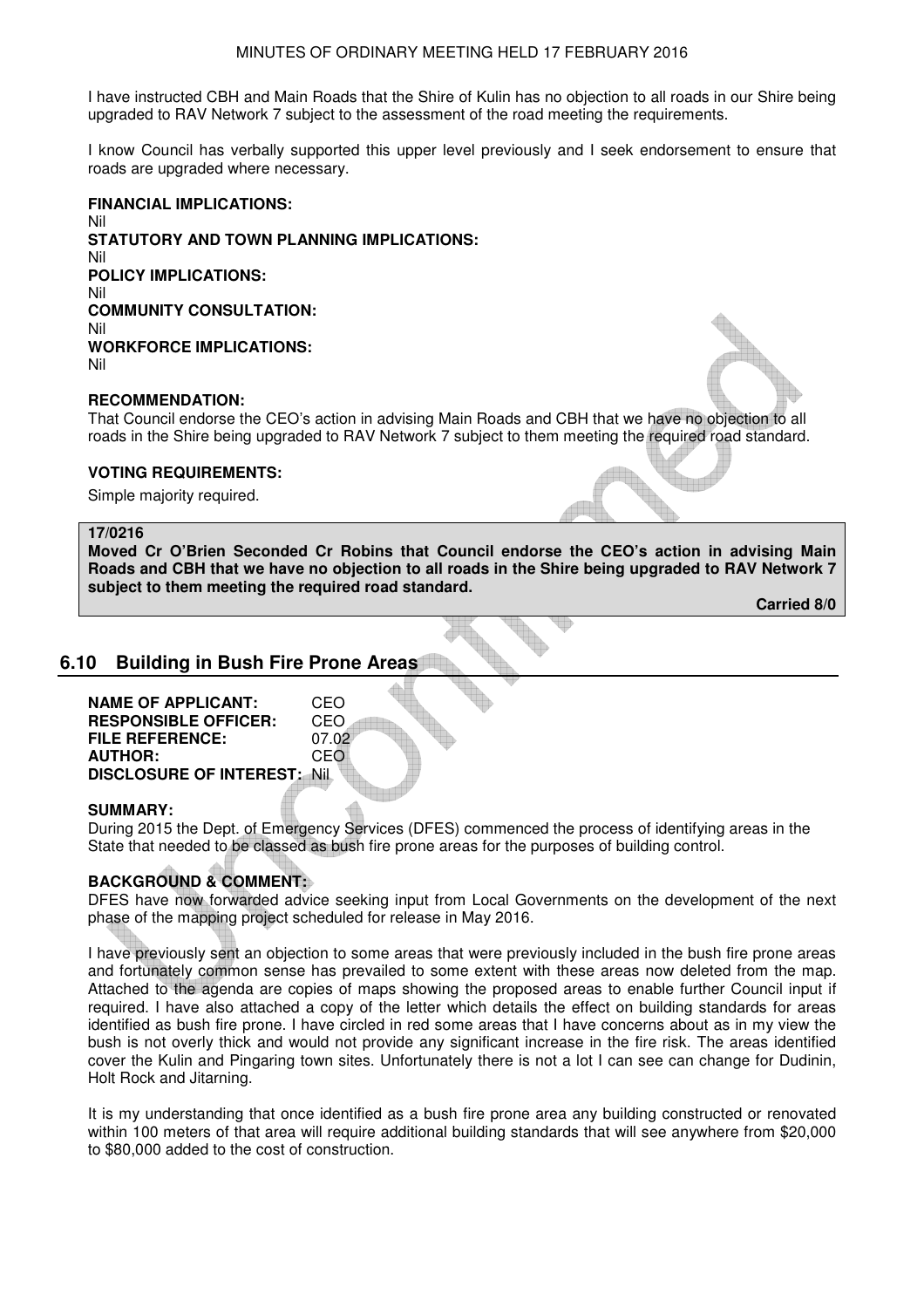#### MINUTES OF ORDINARY MEETING HELD 17 FEBRUARY 2016

#### **FINANCIAL IMPLICATIONS:**

Nil unless Council intend to construct a new building or renovate an existing building within the designated zone.

#### **STATUTORY AND TOWN PLANNING IMPLICATIONS:**

Planning and Development (Local Planning Schemes) Regulations 2015

#### **POLICY IMPLICATIONS:**

Nil

# **COMMUNITY CONSULTATION:**

Nil

#### **WORKFORCE IMPLICATIONS:**

Nil

# **RECOMMENDATION:**

That Council provide input on proposed areas to be identified as Bush Fire Prone Areas for the purposes of future planning and building requirements.

#### **VOTING REQUIREMENTS:**

Simple majority required.

#### **18/0216**

**Moved Cr Robins Seconded Cr Bowey that Council study maps and provide input to the CEO by the end of February 2016 for the purpose of future planning and building requirements.** 

**Carried 8/0** 

**Item 6.11 rates – Sale of Land has been dealt with earlier in the meeting**

# **7 COMPLIANCE**

# **7.1 Purchasing Policy – Tender Threshold**

| CEO   |
|-------|
| CEO   |
| 13.02 |
| CEO   |
| Nil   |
|       |

#### **SUMMARY:**

This report recommends an amendment to the Shire's Purchasing Policy to bring the policy in line with recent legislative changes to the tendering threshold.

# **BACKGROUND & COMMENT:**

The State Government passed legislation with these changes being formally gazetted in September 2015. These legislative amendments dealing with the tendering process for good and services within Local Government saw changes to the Local Government (Functions & General) Regulations 1996. Basically the tender threshold increased from \$100,000 to \$150,000 and the purchasing policy has been amended to take these changes in account.

Amendments to the *Local Government (Functions and General) Regulations 1996* were published in the *Government Gazette* on 18 September 2015 and take effect from the 1st October 2015.

The Shire's Purchasing Policy deals with the purchasing of good and services and deals specifically with thresholds applied when conducting a tendering process. Previously any contractual arrangement where the value of the goods or services were known, or expected to exceed \$100,000 would need to comply with the tender regulations. This threshold has now been increased to \$150,000 and along with the other amendments mentioned above, these amendments need to be reflected in the Shire Purchasing Policy.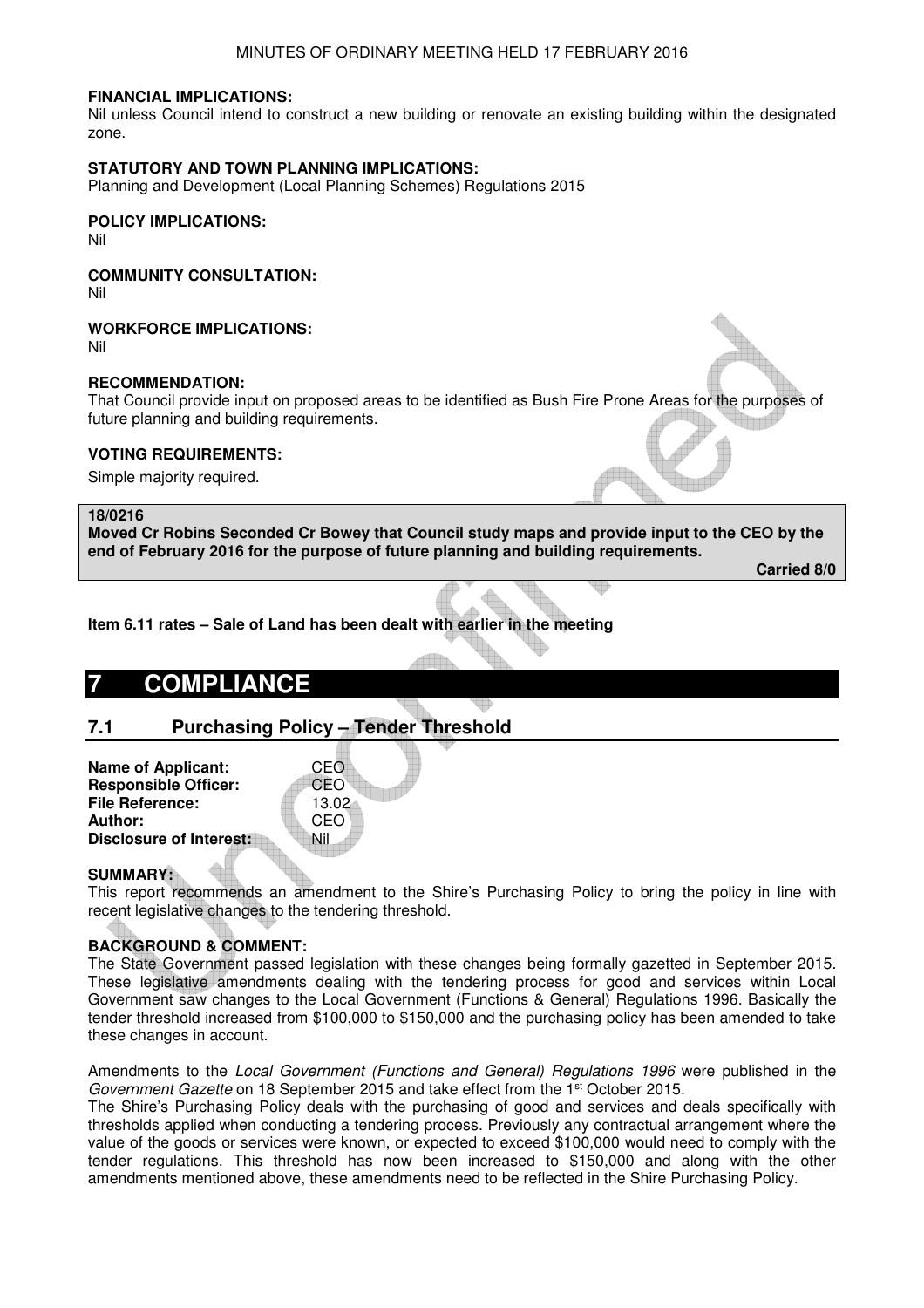#### MINUTES OF ORDINARY MEETING HELD 17 FEBRUARY 2016

A few other amendments around the tender provisions include;

- The prescribed value of abandoned vehicle wrecks under regulation 29A(a) has been increased to \$500.
- The consideration under 30(3)(b) has been increased to \$75,000 in regards to the disposition of property. This provision has been reworked to clarify that if the entire consideration received for the sale of property is used to purchase new property, which is not worth more than \$75,000, it is an exempt disposition.

A copy of the new Purchasing Policy will be available for Councillors at the meeting.

#### **FINANCIAL IMPLICATIONS:**

Nil

### **STATUTORY AND TOWN PLANNING IMPLICATIONS:**

Nil

#### **POLICY IMPLICATIONS:**

Amendments to the *Local Government (Functions and General) Regulations 1996* has resulted in a need to make some changes to the Shire's Purchasing Policy in accordance with the new tender threshold change.

#### **COMMUNITY CONSULTATION:**

Nil

**WORKFORCE IMPLICATIONS:** 

Nil

# **RECOMMENDATION:**

That Council adopt the amended Purchasing policy to reflect the change of the tender threshold from \$100,000 to \$150,000.

#### **VOTING REQUIREMENTS:**

Simple majority required.

#### **19/0216**

**Moved Cr McInnes Seconded Cr Taylor that Council adopt the amended Purchasing Policy to reflect the change of the tender threshold from \$100,000 to \$150,000.** 

**Carried 8/0** 

# **8. ELECTED MEMBERS MOTIONS OF WHICH PREVIOUS NOTICE HAS BEEN GIVEN**

Nil

# **9. NEW BUSINESS OF AN URGENT NATURE INTRODUCED BY DECISION OF MEETING**

# **9.1 Kulin Kids Club – Request to Waiver FRC Kitchen Hire**

| <b>Name of Applicant:</b>      | CEO   |
|--------------------------------|-------|
| <b>Responsible Officer:</b>    | CEO   |
| <b>File Reference:</b>         | 05.05 |
| Author:                        | CEO   |
| <b>Disclosure of Interest:</b> | Nil   |

# **BACKGROUND & COMMENT:**

The Kulin Kids Club assisted with the organisation of the Community Christmas Party at the Freebairn Recreation Centre last year. They advise that charges on the night were only to cover the costs of food and face painting, not to make a profit. The group consider the event a community event and did receive sponsorship from Kulin businesses and community groups. They write to request a waiver of the kitchen hire fee as a form of sponsorship from the Shire.